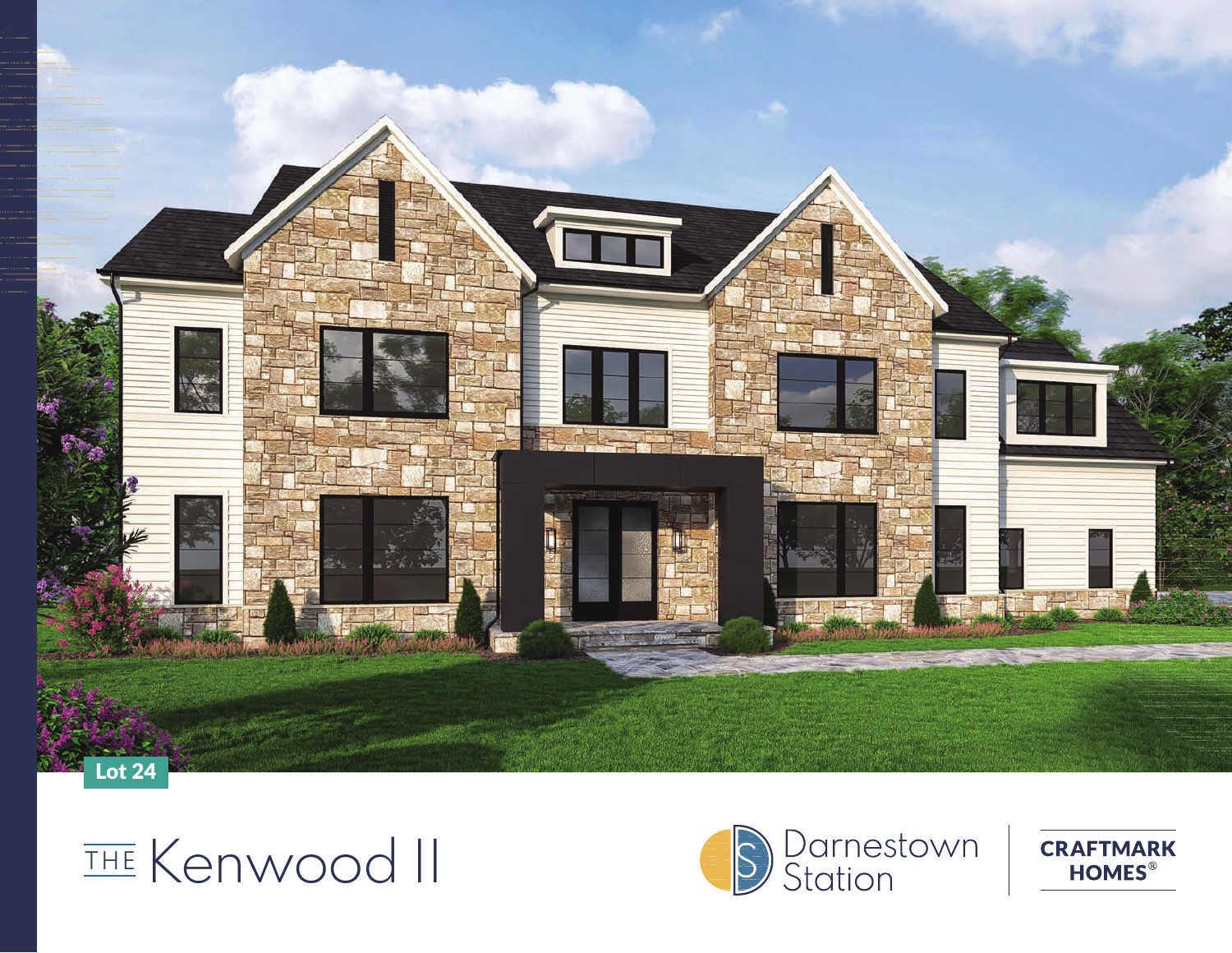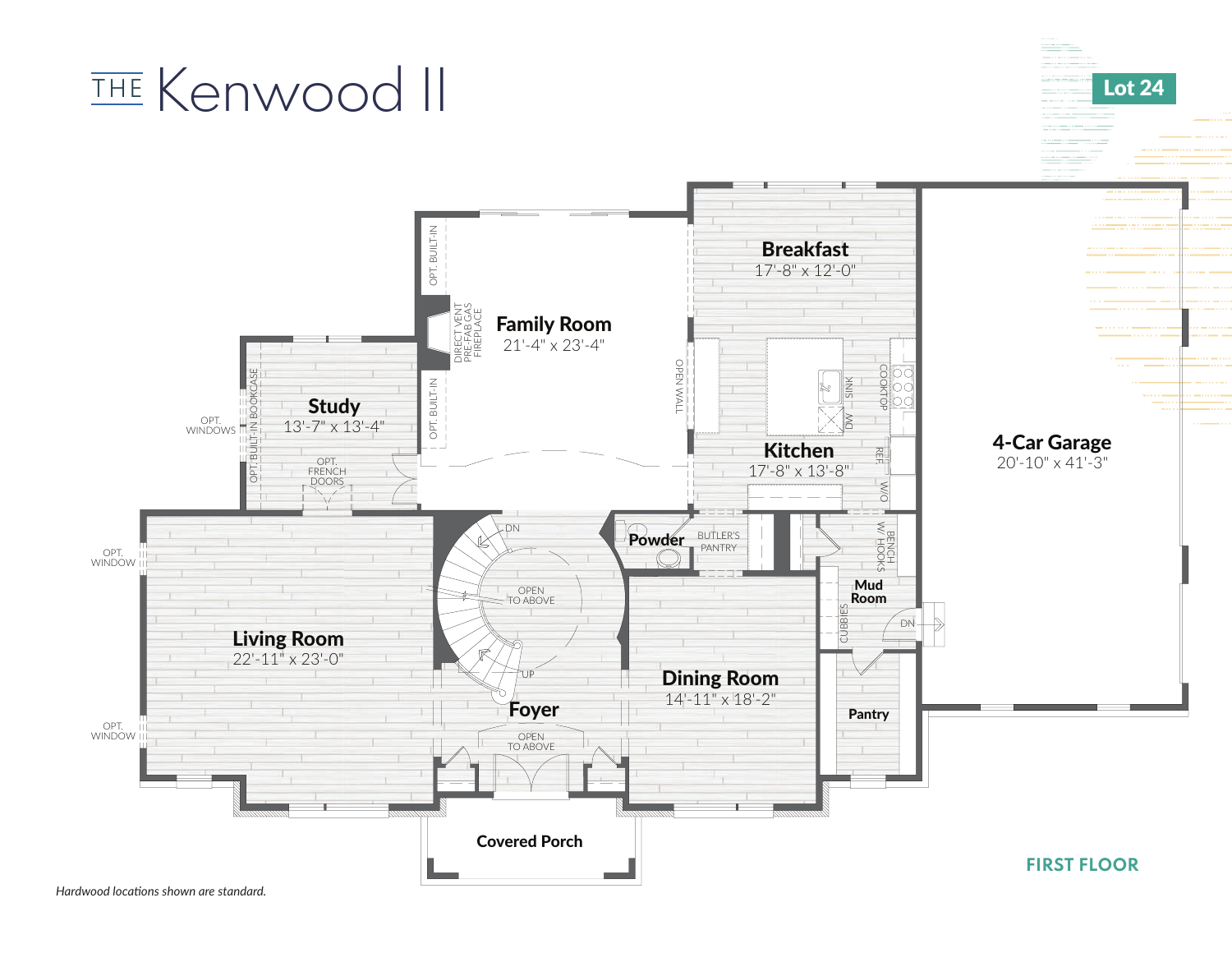

SECOND FLOOR